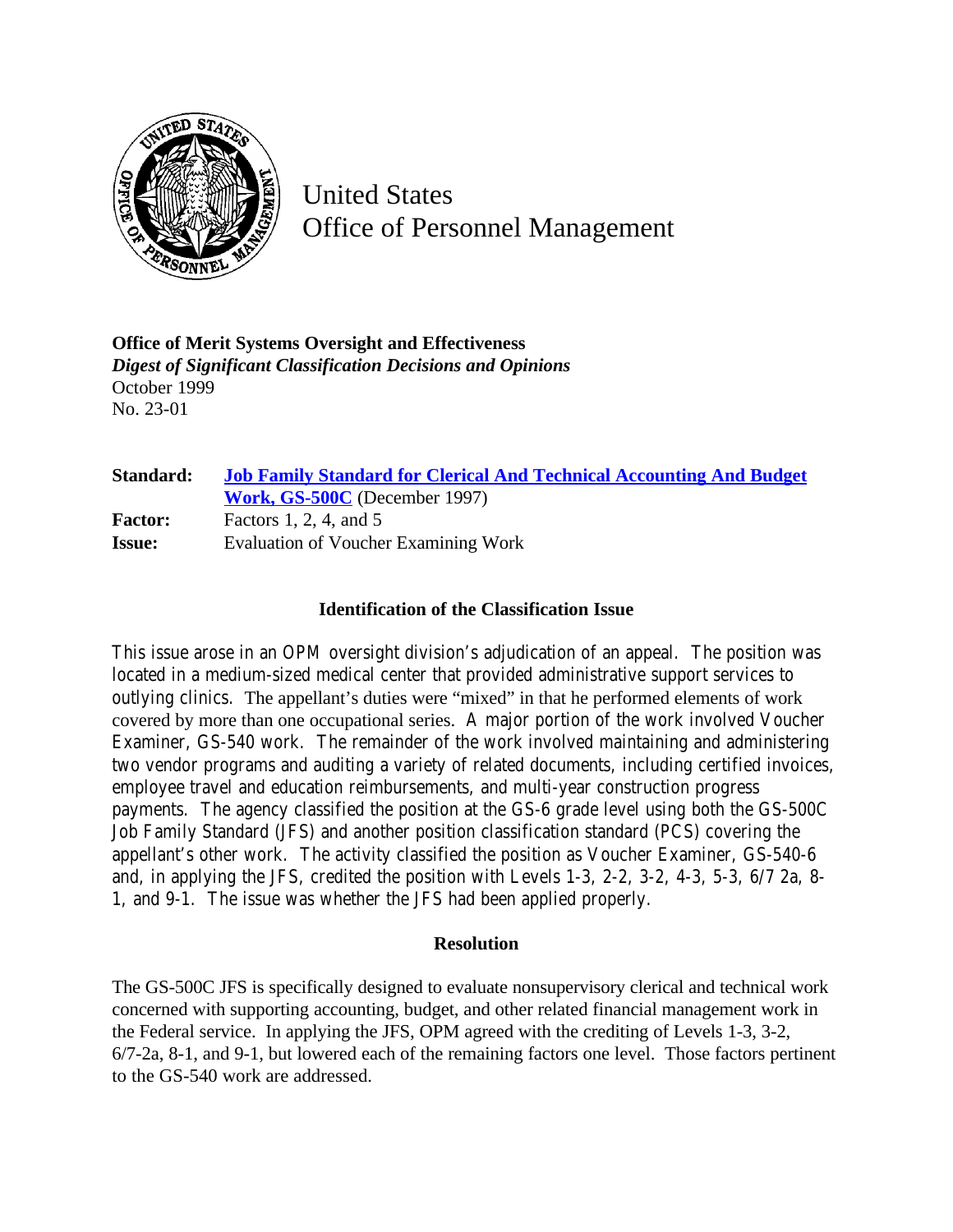A review of the position found that the voucher examining issues and problems, dealt with by the appellant, were more limited in scope and typically routine and recurring. The more difficult voucher examining work, such as multi-year construction contracts and contracts for medical services with other medical facilities, did not occupy a significant portion of the appellant's time. OPM found that the position did not meet Level 1-4 since it did not require an in-depth or broad knowledge of extensive and diverse accounting, budget or other financial regulations, operations, and procedures to resolve nonstandard transactions, provide advice, or perform other work that required authoritative procedural knowledge. The agency's crediting of Level 1-3 was sustained.

While the appellant worked under limited supervision, OPM determined that the nature of the work precluded the crediting of Level 2-3. As recognized in the JFS, Level 2-2 covers some employees who work more independently than others, receiving little day-to-day supervision. However, their work is limited or controlled by readily applicable instructions or procedures that specifically describe how the work is done and the kind of adaptations or exceptions that can be made. The voucher examining duties performed by the appellant met this situation. The types of vouchers typically examined by the appellant, such as certified invoices, employee travel and educational reimbursements, and patient funds, did not fully meet the level of judgment, decision making, or commitment required for Level 2-3.

OPM found that the appellant's position did not meet Level 4-3, where the work involves performing various accounting, budget, or financial management support assignments that use different and unrelated processes, procedures, or methods, e.g., reviewing and reconciling various types of transactions involving multiple funds or a number of different control accounts, or numerous modifications to contracts. Although the appellant worked with a variety of vouchers, the number of vouchers demanding application of distinctly different and unrelated processes and procedures, e.g., long-term construction contracts, travel with permanent changes in station including sale and purchase of residence, were limited in number and frequency, precluding the crediting of Level 4-3.

OPM also found that the appellant's work did not meet Level 5-3, where the work affects the quality, quantity, and accuracy of the organizations's records, program operations, and service to clients, e.g., ensuring the integrity of the overall general ledger, its basic design and the adequacy of the overall operation of the accounting system and various operating programs. OPM found the processing of vouchers, while important to proper expenditure of funds, impacted the immediate functional area and did not reflect the scope and breadth of financial program impact reserved for Level 5-3.

Based on the factor levels properly assigned, OPM evaluated the appellant's voucher examining work at the GS-4 grade level. {See the next issue for the final classification of the position.}